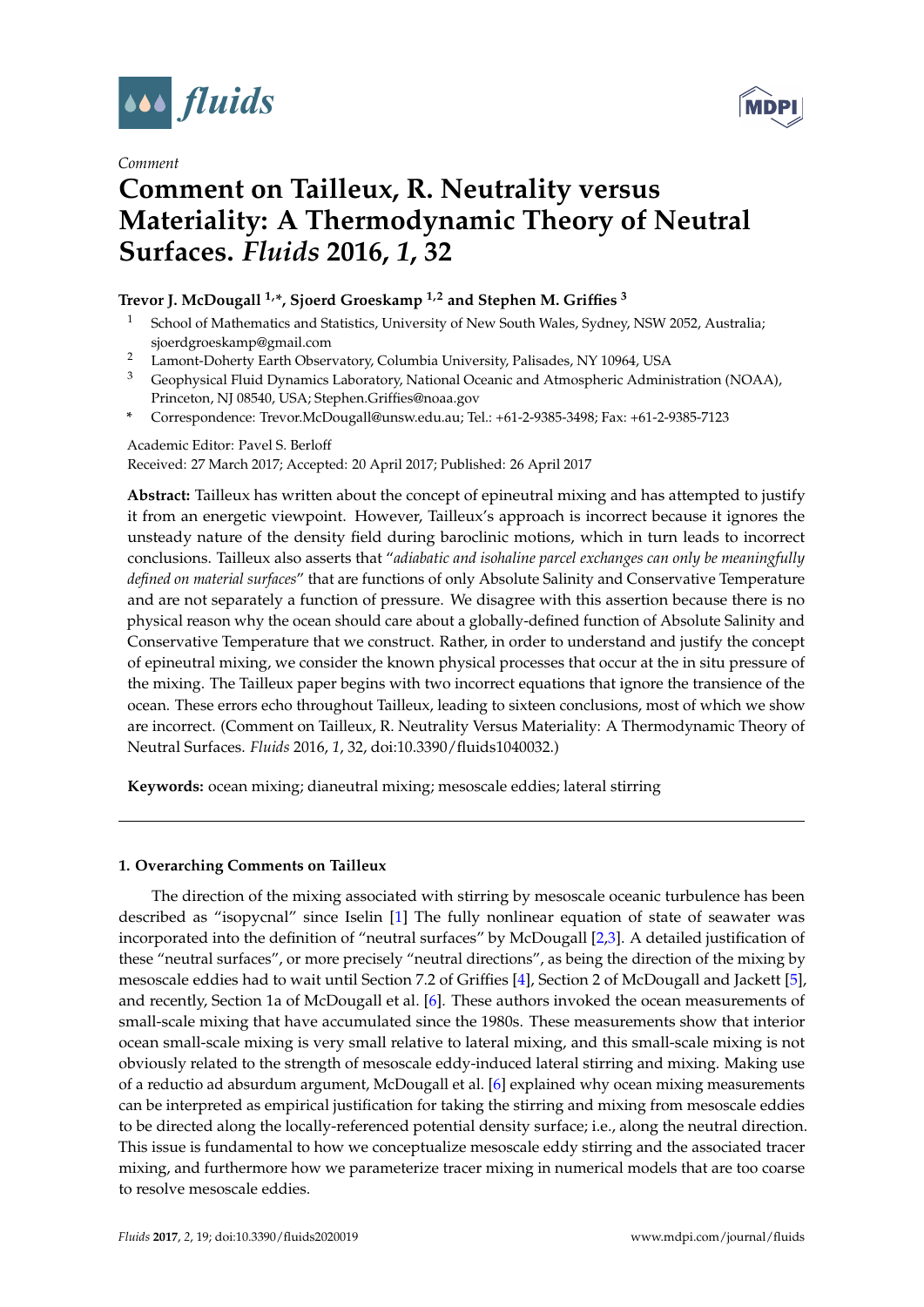Tailleux [\[7\]](#page-14-5) was not convinced by the empirically based reasoning of McDougall et al. [\[6\]](#page-14-4). Instead, Tailleux attempted to find arguments based on first principles. Although it was a noble attempt and a good question to ask, we here show that many of the arguments in Tailleux [\[7\]](#page-14-5) are incorrect or unfounded. Although we consider almost all of Tailleux [\[7\]](#page-14-5) to be incorrect, the question that paper asked inspired us in McDougall et al. [\[8\]](#page-14-6) to further motivate, more thoroughly explain, and to update the arguments presented in McDougall et al. [\[6\]](#page-14-4).

In this comment, we discuss Tailleux [\[7\]](#page-14-5) in detail to highlight the parts that are incorrect, of which the most important ones are highlighted in this introduction.

- Tailleux [\[7\]](#page-14-5) misunderstands or misinterprets the justification, as published by Griffies [\[4\]](#page-14-2), McDougall and Jackett [\[5\]](#page-14-3), and McDougall et al. [\[6\]](#page-14-4), that the energetic lateral mixing of mesoscale eddies occurs in the locally-referenced potential density surface. For example, Tailleux [\[7\]](#page-14-5) quotes McDougall et al. [\[6\]](#page-14-4) as implying that the individual fluid motions in mesoscale eddies move across the locally-referenced potential density surface. In contrast, McDougall et al. [\[6\]](#page-14-4) discuss these motions only as part of a reductio ad absurdum proof. That is, McDougall et al. [\[6\]](#page-14-4) specifically conclude, based on ocean measurements, that this dianeutral motion is NOT what occurs in the ocean. Moreover, inexplicably, Tailleux [\[7\]](#page-14-5) asserts that while individual motions are diabatic, their average is adiabatic. This is incorrect. Rather, if individual motions are diabatic, then the average of many such motions exhibits dianeutral diffusion.
- Tailleux [\[7\]](#page-14-5) states that, (1) in order for an adiabatic and isohaline displacement of a fluid parcel over a distance  $\delta$ **x** to be neutral, then **d** ·  $\delta$ **x** = 0 (his Equation (1), where **d** is the normal vector to the neutral tangent plane); and (2) then goes on to state that  $-\mathbf{d} \cdot \delta \mathbf{x}$  (his Equation (7)) is the buoyant force experienced by fluid parcels after such an adiabatic and isohaline displacement. Both of these statements are generally incorrect. Indeed, we consider these two incorrect equations to be at the core of the errors that permeate Tailleux [\[7\]](#page-14-5). The reason these equations are generally incorrect is that they ignore the unsteady nature of baroclinic motion. These two equations are only correct if the ocean hydrography is in a steady state. This is the case for a hydrographic atlas, but is it not appropriate for discussions of the underlying physics and energetics of epineutral mixing. For such discussions, it is crucial to properly account for unsteadiness of the flow during baroclinic instability and the associated release of available potential energy.
- Tailleux [\[7\]](#page-14-5) asserts that "adiabatic and isohaline parcel exchanges can only be meaningfully defined on material surfaces of the form *γ*(*S*A, Θ)". We disagree with this statement. There is no fundamental reason that the ocean should oblige in this regard. Rather, we oceanographers should examine ocean mixing in terms of known physical processes that occur at the in situ pressure of the mixing. (Tailleux [\[7\]](#page-14-5) uses potential temperature and an undefined type of salinity. Since Absolute Salinity and Conservative Temperature are the recommended salinity and temperature variables for use in oceanographic publications (see Valladares et al. [\[9\]](#page-14-7) and Intergovernmental Oceanographic Commission (IOC) et al. [\[10\]](#page-14-8)), we have adopted these variables in this paper).

There are several other points made by Tailleux [\[7\]](#page-14-5) with which we disagree. These statements emerge in the following sections as we chronologically detail the parts of Tailleux [\[7\]](#page-14-5) that are incorrect.

## <span id="page-1-0"></span>**2. Comments on Section 1 of Tailleux**

Equation (1) of Tailleux [\[7\]](#page-14-5), namely  $g(a\nabla\Theta - \beta\nabla S_A) \cdot \delta x = 0$  does not generally describe the displacement *δ***x** of an adiabatic and isohaline motion as claimed. Rather, such an adiabatic and isohaline displacement requires that the velocity  $\mathbf{v}^{\text{neutral}} \equiv \lim_{\delta t \to 0} \delta \mathbf{x}/\delta t$  obeys

$$
\alpha \frac{d^{\text{neutral}}\Theta}{dt} - \beta \frac{d^{\text{neutral}}S_A}{dt} = 0
$$
 (1)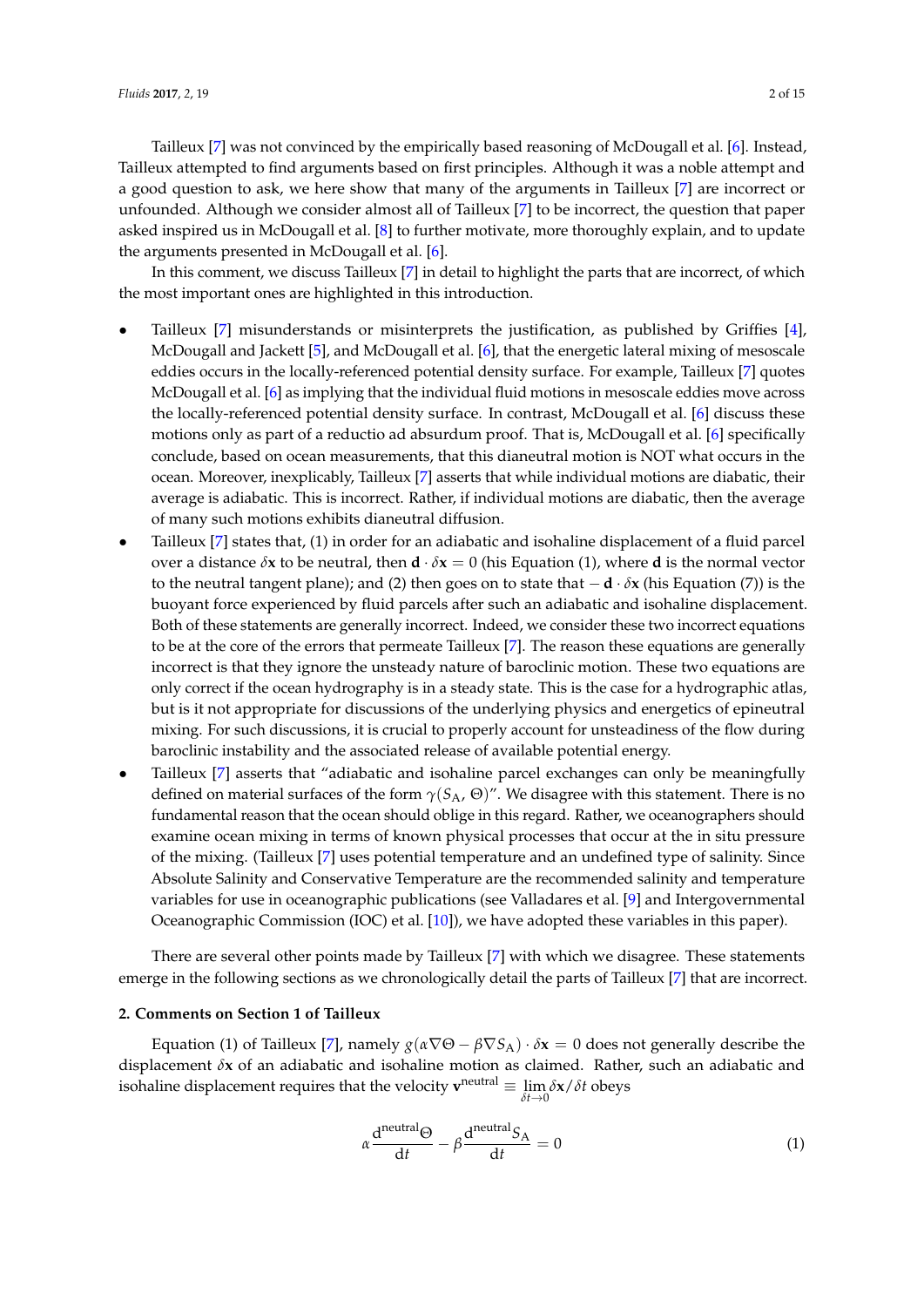which is equivalent to the statement that the locally-referenced potential density does not change for a small neutral displacement, that is,  $d^{neutral} \rho_{\Theta}^l/dt = 0$ . Hence, the correct version of Tailleux's [\[7\]](#page-14-5) Equation (1) is

$$
\mathbf{v}^{\text{neutral}} \cdot \nabla \rho_{\Theta}^{l} = -\frac{\partial \rho_{\Theta}^{l}}{\partial t} \Big|_{z}
$$
 (2)

By contrast, throughout Tailleux [\[7\]](#page-14-5) the neutral relationship is written as Equation (1) of that paper, which is  $\mathbf{v}^{\text{neutral}} \cdot \nabla \rho_{\Theta}^{l} = 0.$ 

This same neglect of transience occurs in Equations (4), (6), and (7) of Tailleux [\[7\]](#page-14-5). In the discussion of Equation (7) of that paper, Tailleux [\[7\]](#page-14-5) incorrectly states that "the buoyancy of fluid parcels experiencing adiabatic and isohaline lateral displacements is—without approximation—given by" − **d** · *δ***x** 6= 0. The key error Tailleux makes here is to assume that the buoyancy force is equal to − **d** · *δ***x**, thus neglecting the ocean's transience. Tailleux's Equation (7) is not "the buoyancy of fluid parcels experiencing adiabatic and isohaline lateral displacements" as claimed, instead, it is the temporal rate of change of buoyancy at a fixed point in space for an adiabatic and isohaline displacement.

Apparently due to this error, Tailleux [\[7\]](#page-14-5) goes on to state that the individual parcel displacements are likely not adiabatic and isohaline. Furthermore, and without explanation, Tailleux [\[7\]](#page-14-5) then assumes that the average of many such diabatic displacements may well be adiabatic. If indeed the individual displacements were diabatic (which we dispute), then it would be very unlikely that the mean dianeutral motion would be zero. However, even if this were the case, the integrated effect of many such diabatic displacements will have the character of dianeutral diffusion (to see this, simply perform the averaging in density coordinates), and this is the opposite of the conclusion drawn by Tailleux [\[7\]](#page-14-5).

Throughout Tailleux [\[7\]](#page-14-5) the author describes the traditional justification of McDougall [\[2\]](#page-14-0) and McDougall et al. [\[6\]](#page-14-4) as being based on "the momentum equation" and hence is a "dynamical concept". This statement is not correct. The explanation of the neutral concept and of the locally-referenced potential density surface is not based on the momentum equations, nor is it based on energetic considerations, nor is it a dynamical concept. Rather, the arguments of McDougall et al. [\[6\]](#page-14-4) are a direct and inevitable consequence of the absence of vertical static instabilities except during active turbulence inside individual small-scale mixing events of the Kelvin Helmholtz variety.

In McDougall et al. [\[8\]](#page-14-6) we have shown that any small-scale turbulence must be treated as an extra dianeutral diffusivity and specifically not as mixing in a direction other than the locally-referenced potential density surface. Tailleux [\[7\]](#page-14-5) belabours the difference between a "dynamical" and a "thermodynamical" constraint. It is unclear what Tailleux [\[7\]](#page-14-5) means by these statements; especially so as both Equations (4) and (6) of Tailleux [\[7\]](#page-14-5), which are central to the discussion, are incorrect since they both neglect the ocean's transience.

## **3. Comments on Section 2 of Tailleux**

Tailleux [\[7\]](#page-14-5) misinterprets the arguments we presented in Figure 1 of McDougall et al. [\[6\]](#page-14-4). The key focus of this figure is to point out that mixing arising from baroclinic instability does NOT occur by the two paths depicted in this figure. In contrast, Tailleux [\[7\]](#page-14-5) has adopted as realistic the advection of Figure [1](#page-3-0) through the locally-referenced potential density surface, followed by the subsequent dianeutral mixing. This perspective is exactly what McDougall et al. [\[6\]](#page-14-4) argue *does not* occur in the ocean. The two-step process of their Figure [1](#page-3-0) was part of McDougall et al.'s *reductio ad absurdum* proof. That is, one assumes something and then shows that this assumption cannot be correct because it leads to a contradiction: the assumption is "absurd". Inexplicably, the first step of McDougall et al.'s Figure [1,](#page-3-0) namely the adiabatic and isohaline displacement through the locally referenced potential density surface, is adopted by Tailleux [\[7\]](#page-14-5) as being part of the McDougall et al. [\[6\]](#page-14-4) argument. However, the opposite is the case. Namely, this is exactly the step that we argued does not occur in the ocean! This fundamental misinterpretation of McDougall et al.'s physical argument dominates Section 2 of Tailleux [\[7\]](#page-14-5). Indeed, it colours the whole of Tailleux [\[7\]](#page-14-5).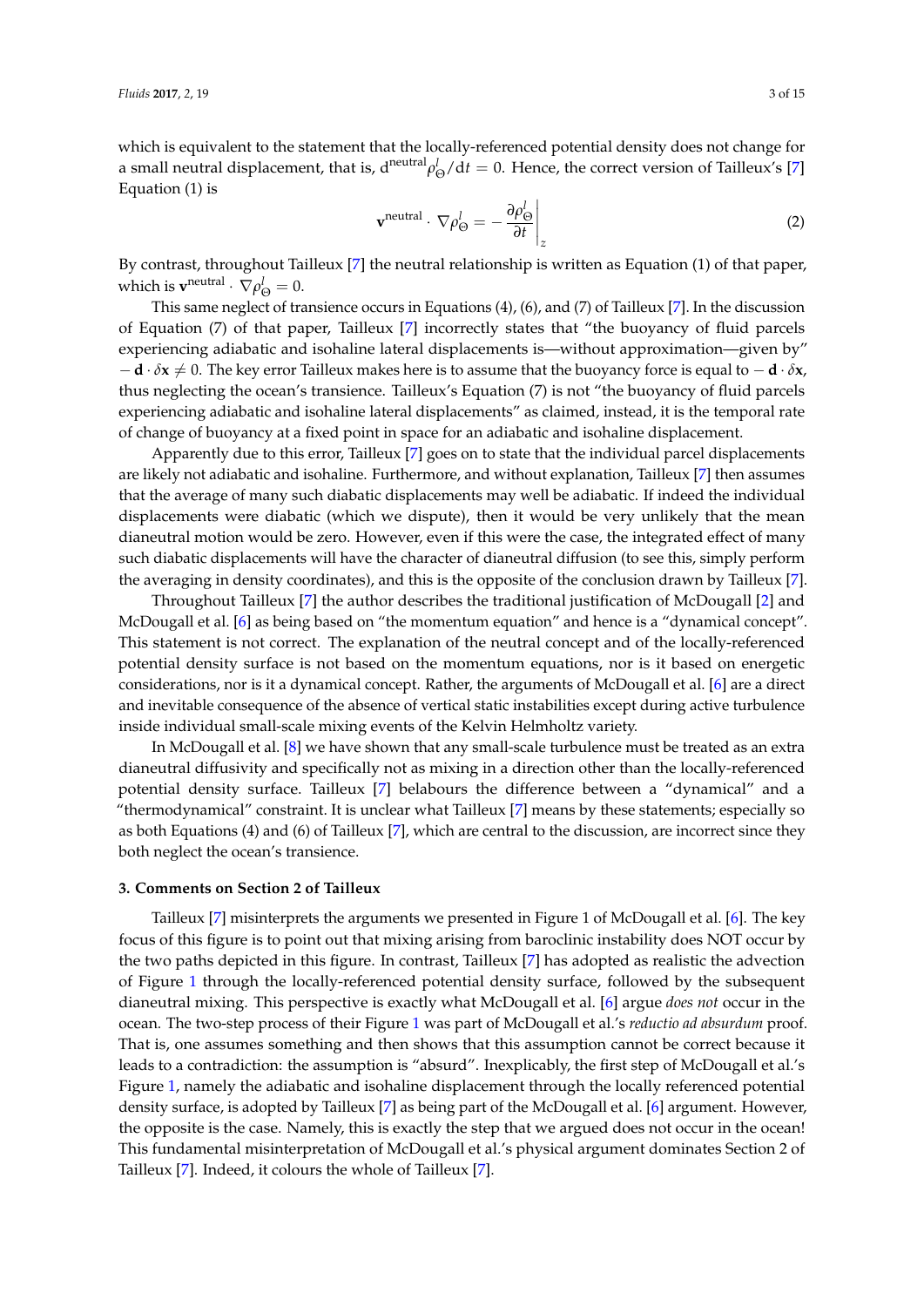<span id="page-3-0"></span>

**Figure 1** Sketch illustrating the two dianeutral advection processes, thermobaricity and cabbeling. **Figure 1.** Sketch illustrating the two dianeutral advection processes, thermobaricity and cabbeling. Panels (a) and (b) show a neutral trajectory and a vertical cast in physical space and in  $S_A - \Theta$  space, respectively. The Absolute Salinity and Conservative Temperature of the ocean's environment at the locations A–E in panel (a), are depicted in panel (b). When parcels A and B mix with one another (in the appropriate mass ratio) they produce water parcel E. This mixing between parcels A and B occurs at the pressure of point D, but the mixing occurs between parcels A and B and not with the ocean properties at this location. The potential density surface of parcel D with respect to the pressure at point D, is shown.

Tailleux [\[7\]](#page-14-5) confuses the issue of transience with the non-zero buoyant force experienced by a fluid parcel that is displaced through a locally-referenced potential density surface. For example, near the bottom of page 6 of Tailleux [\[7\]](#page-14-5) one reads "*a non-zero buoyancy force does not imply diapycnal mixing* ... *just transience, as attested by Equation (7)*". This statement is incorrect. If a fluid parcel were to be displaced *through* the locally-referenced potential density surface, and then released and allowed to interact with its surroundings, then it would indeed mix turbulently with the surrounding ocean. This process is called plume dynamics in the geophysical fluid dynamics literature [\[11\]](#page-14-9). This was the point of the McDougall et al. [\[6\]](#page-14-4) argument, and this argument holds whether or not the flow is steady or unsteady.

The key word in the preceding paragraph is "through" as opposed to "normal to". The buoyant force felt by the fluid parcel is not Tailleux's Equation (7), but rather it is only due to motion of the parcel *through* the density surface. For more discussion on the flow through a surface (including moving surfaces) we refer to Griffies [\[4\]](#page-14-2) (pp. 138–141) and Groeskamp et al. [\[12\]](#page-14-10) (Figure 3). This incorrect expression for the buoyant restoring force in Tailleux [\[7\]](#page-14-5) has led to many other incorrect aspects of Tailleux [\[7\]](#page-14-5).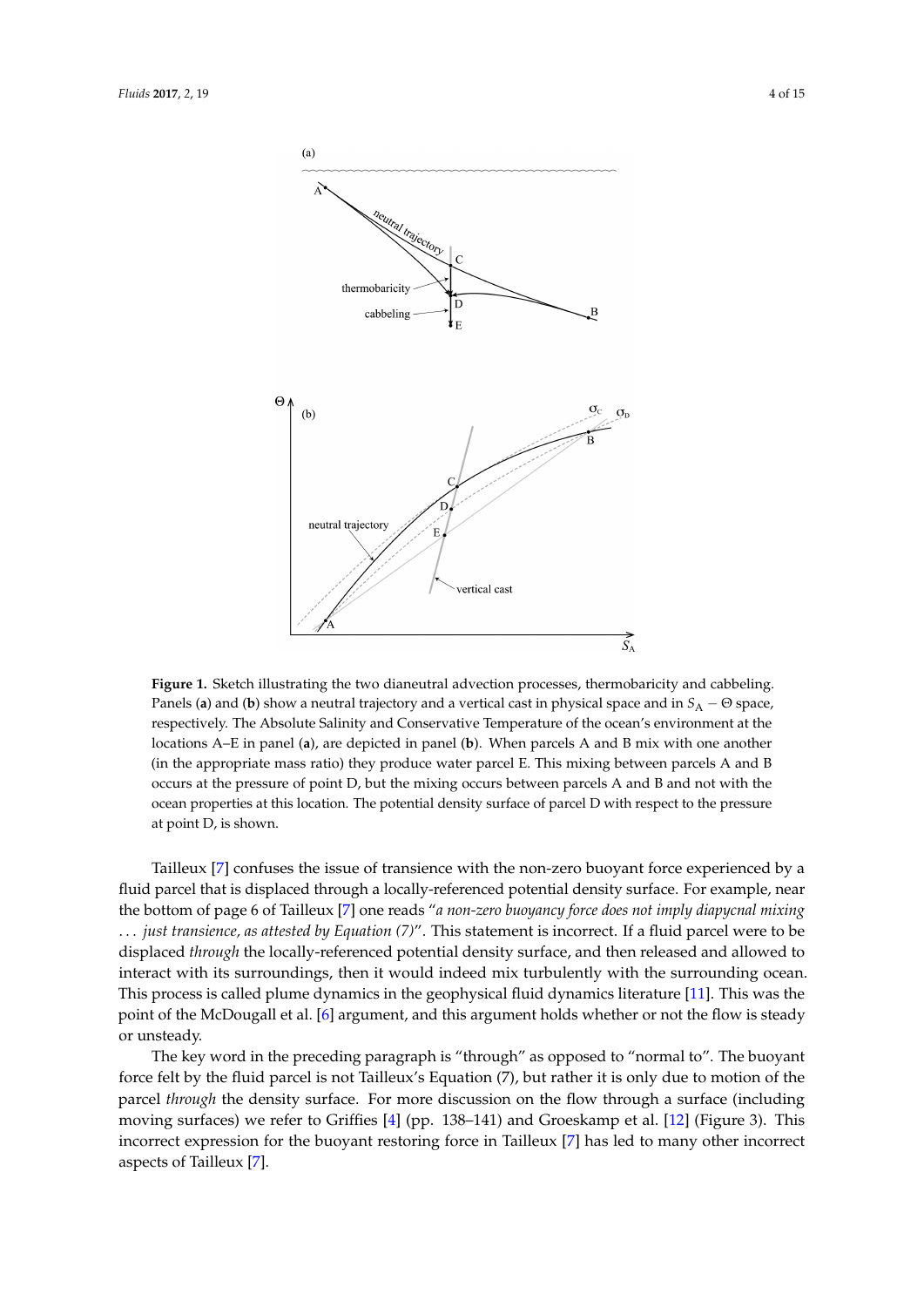Tailleux [\[7\]](#page-14-5) discusses (in Section 2.3.2) the energetic implications of a general displacement and finds that energy can be released by displacements in the wedge of instability. This is a standard result of baroclinic instability theory. Tailleux [\[7\]](#page-14-5) also finds that if the fluid displacement is directed in the neutral tangent plane ( $\mathbf{d} \cdot \delta \mathbf{x} = 0$  in the terminology of Tailleux [\[7\]](#page-14-5)) then no energy will be released or required. However, because Tailleux [\[7\]](#page-14-5) incorrectly associates the constraint  $\mathbf{d} \cdot \delta \mathbf{x} = 0$ with displacements that incur no buoyant restoring force, Tailleux [\[7\]](#page-14-5) also incorrectly associates  $\mathbf{d} \cdot \delta \mathbf{x} = 0$  with epineutral displacements and epineutral mixing. This association is incorrect because of transience. Neutral motion occurs when the buoyant restoring force on a parcel is zero, not when the instantaneous velocity vector has no component normal to the neutral tangent plane, that is, when  $\mathbf{d} \cdot \delta \mathbf{x} = 0$ . Transience makes these things unequal. The reader is referred to Section 3 of McDougall et al. [\[8\]](#page-14-6) for a detailed explanation of the difference.

If Section 2.3.2 of Tailleux's paper were correct, then epineutral mixing would require that the fluid displacements satisfy  $\mathbf{d} \cdot \delta \mathbf{x} = 0$ , in which case fluid motion in the wedge of instability (which has  $\mathbf{d} \cdot \delta \mathbf{x} \neq 0$ ) would *not* be neutral and so would exhibit substantial dianeutral turbulent mixing. We know this to be incorrect as baroclinic instability can occur in the absence of any dianeutral mixing. Indeed, baroclinic instability is routinely taught from the perspective of immiscible layers of ideal fluid in which no fluid is transferred between layers.

Tailleux [\[7\]](#page-14-5) considers (in Section 2.3.4) the mixing of a variable that is a function of only Absolute Salinity and Conservative Temperature,  $\gamma(S_A, \Theta)$ . The mixing is performed with epineutral diffusion (normal to **d**) as well as dianeutral diffusion, presumably in an eddy-less ocean model context where the hydrographic data is steady (no transience). Tailleux [\[7\]](#page-14-5) shows that the mixing of *γ*(*S*A, Θ) normal to its iso-surfaces occurs with an extra diffusivity equal to essentially the epineutral diffusivity times the square of the slope difference between the neutral tangent plane and the  $\gamma(S_A, \Theta)$  surface. This result is expected and is analogous to the so-called Veronis effect for horizontal mixing (Veronis [\[13\]](#page-14-11)). However, then Tailleux [\[7\]](#page-14-5) incorrectly asserts that the globally defined  $\gamma(S_A, \Theta)$  variable must have some significance to the issue of local mixing processes and that we should attempt to minimize the extra unintended mixing across the iso-surfaces of  $\gamma(S_A, \Theta)$ .

There is no reason for the ocean to pay special attention to an arbitrary variable  $\gamma(S_A, \Theta)$  of our construction. For example, consider the specific case of  $\gamma(S_A, \Theta)$  being equal to the Conservative Temperature Θ itself. In this case, epineutral mixing will mix Θ along its epineutral gradient, resulting in a substantial effective diffusivity across Θ surfaces. This behaviour is expected and we should *not* attempt to minimize this diffusion across  $\Theta$  surfaces. Since this particular example of  $\gamma(S_A, \Theta) = \Theta$  is unphysical, we ask how are we to construct a physical basis for a different variable that is a global function only of Absolute Salinity and Conservative Temperature (and is independent of pressure), which has the property that baroclinic motions mix along its iso-surfaces? This aim is not realizable in the ocean.

Rather than attempting to impose a human-conceived, globally-defined  $\gamma(S_A, \Theta)$  variable as a new anthropogenic constraint on ocean mixing dynamics, we instead look to ocean physics for inspiration regarding ocean mixing. In particular, the pressure at which mixing occurs is central to how we understand ocean mixing. In McDougall et al. [\[8\]](#page-14-6) we consider the physical processes that occur in baroclinic instability, and we emphasize that any small-scale mixing that occurs during baroclinic instability will occur by the Kelvin Helmholtz instability mechanism, a mechanism that occurs while the vertical density gradient is stable. The relevant *γ*(*S*A, Θ) function to be considered when local mixing processes are considered is the locally-defined potential density,  $\rho_{\Theta}^l(S_A, \Theta)$ . The reference pressure of this potential density variable is the local in situ pressure at which the mixing is occurring, and  $\rho^l_{\Theta}(S_A, \Theta)$  is clearly not a globally-defined variable.

McDougall et al. [\[8\]](#page-14-6) explore the consequences of lateral mixing oriented in a surface other than the locally-defined potential density surface. We show there that the extra fictitious dianeutral diffusivity is different for each passive tracer and that these fictitious diffusivities are not only unequal, but are as often negative as positive. This property of the fictitious diffusivities is a fundamental deficiency of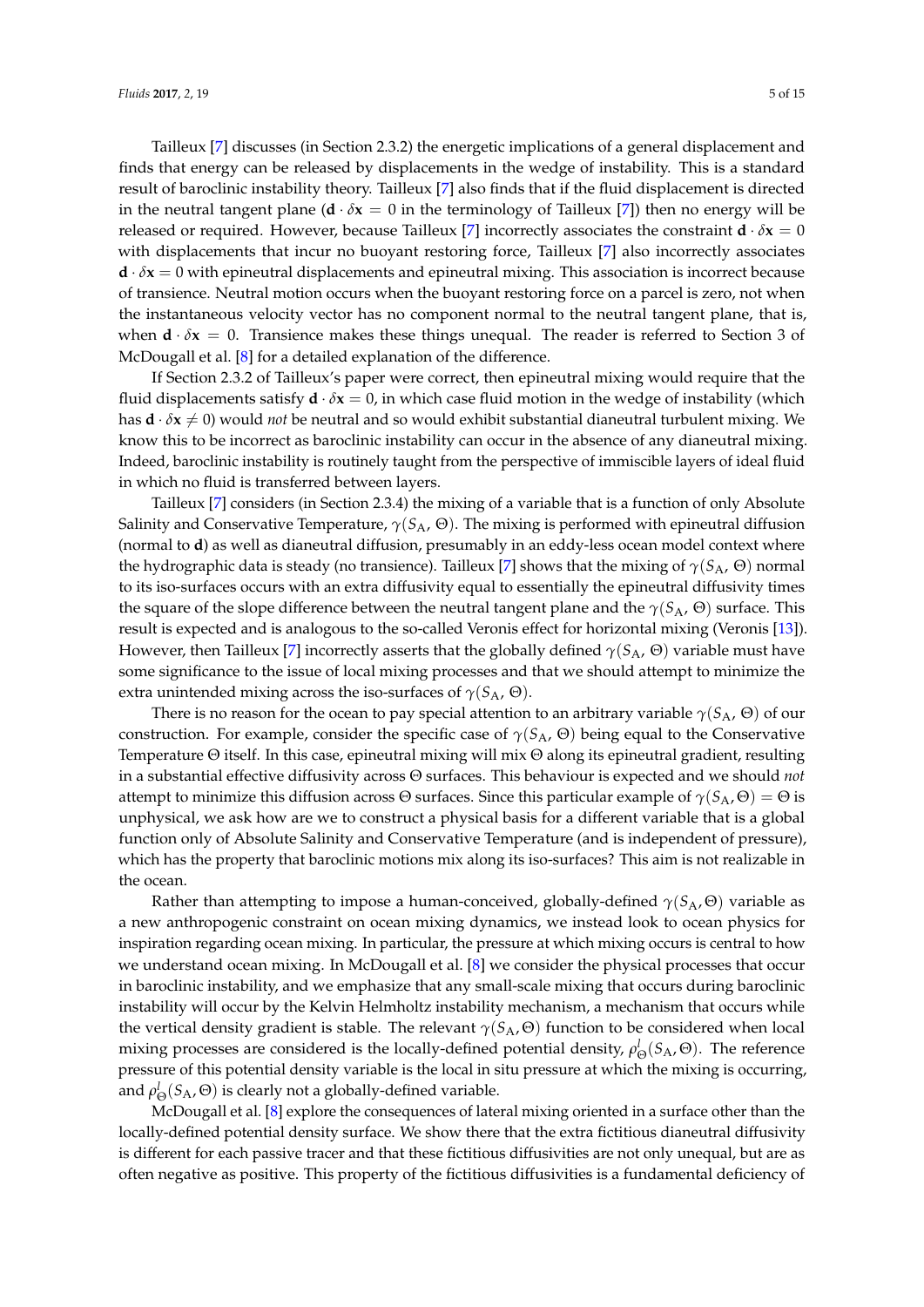non-neutral mixing since turbulent mixing processes mix passive "potential" properties with equal and positive turbulent diffusivities.

## **4. Comments on Section 3 of Tailleux**

Section 3.1 of Tailleux [\[7\]](#page-14-5) continues to assume that lateral mixing is oriented according to a globally defined *γ*(*S*A, Θ) surface, and continues to assert that the buoyant force in the neutral density literature had been assumed to be −**d** · *δ***x**, again misunderstanding the role of transience in baroclinic instability.

The caption to Tailleux's Figure 3 is incorrect. This caption reads "*Fluid parcel trajectories, depicted as the red arrows, must lie at the intersection of surfaces of constant potential temperature and salinity for adiabatic and isohaline displacements caused by stirring.*" However, if lateral displacements occurred along the line of intersection of Conservative Temperature and Absolute Salinity then there would be no epineutral mixing of heat and salt. Rather, the lateral displacements that lead to epineutral mixing lie in the locally-referenced potential density surface but are not along the line of intersection of Conservative Temperature and Absolute Salinity.

Section 3.2 of Tailleux [\[7\]](#page-14-5) discusses the energetic implications of mixing in various directions, as summarized in Figure 4 of that paper. This figure depicts the exchange of two fluid parcels along a  $\gamma(S_A,\Theta)$  surface, with the angle of the exchange being between the horizontal direction and the slope of the neutral tangent plane, so this parcel exchange releases potential energy. Figure 4a of Tailleux [\[7\]](#page-14-5) is very similar to Figure 1 of McDougall et al. [\[6\]](#page-14-4), but the conclusions drawn are diametrically opposite. In McDougall et al. [\[6\]](#page-14-4) (and in McDougall et al. [\[8\]](#page-14-6)) we argue that while fluid parcels may well move in the wedge of instability when undergoing baroclinic instability, the fluid parcels do not move *through* the locally-referenced potential density surface. The distinction is again because of transience. A neutral parcel velocity satisfies  $d^{neutral} \rho_{\Theta}^l/dt = 0$  during baroclinic instability (that is, there is no change in locally-referenced potential density following the flow during neutral motion). Furthermore, the velocity involved in this motion,  $\mathbf{v}^{\text{neutral}}$ , does not satisfy  $\mathbf{v}^{\text{neutral}} \cdot \nabla \rho_{\Theta}^l = 0$ ; that is, Tailleux's Equation (1),  $\mathbf{d} \cdot \delta \mathbf{x} = 0$ , is not satisfied.

In McDougall et al. [\[6\]](#page-14-4) we argued that fluid parcels are not transported through locally-referenced potential density surfaces in the manner depicted in Tailleux's Figure 4a. If this dianeutral motion were to occur, strong small-scale turbulence would be measured along with strong baroclinic eddy motions in the ocean. In McDougall et al. [\[8\]](#page-14-6) we have generalized this discussion to allow for the possibility that small-scale turbulent mixing might occur as a direct result of baroclinic eddy motions. We have shown that such small-scale mixing must be represented as isotropic down-gradient diffusion and not as mixing along a non-neutral direction. Simply put, the vertical static instability associated with Tailleux's Figure 4a is not observed in the ocean, and the Kelvin-Helmholtz instability would grow well before the fluid parcels found themselves to be unstably stratified as in Figure 4a.

We refer to the mixing achieved by active small-scale turbulence as being isotropic, although the isotropy of this small-scale mixing has rarely been confirmed by observation. There is some indication that when the mixing is very active, the turbulent diffusivity of the mixing may be regarded as being isotropic [\[14\]](#page-14-12), while when the mixing is weak, it mixes preferentially along the density surfaces and is suppressed in the dianeutral direction [\[15\]](#page-14-13). We will continue to refer to the small-scale turbulent as being isotropic, to emphasise that it does not mix simply in the vertical or dianeutral direction.

Tailleux [\[7\]](#page-14-5) states that Figure 4a of that paper cannot apply unless there are epineutral gradients of Conservative Temperature and Absolute Salinity, which seems strange (since baroclinic instability can occur in a large stratified freshwater lake), until one realizes that the whole of Figure 4 is predicated on mixing along a *γ*(*S*A, Θ) surface. The situation of Figure 4a thus precludes that *γ*(*S*A, Θ) could be the locally-referenced potential density surface in an ocean with no salinity gradients.

In discussing the three panels of Figure 4, Tailleux [\[7\]](#page-14-5) notes that in the case of panel (a) the parcels are further apart after the parcels are released and have found their level of neutral buoyancy, than they were after their initial lateral displacement. Tailleux calls this case "super-dispersive". While this behaviour may appear to be the case in Figure 4 with its traditional vertical exaggeration, the extra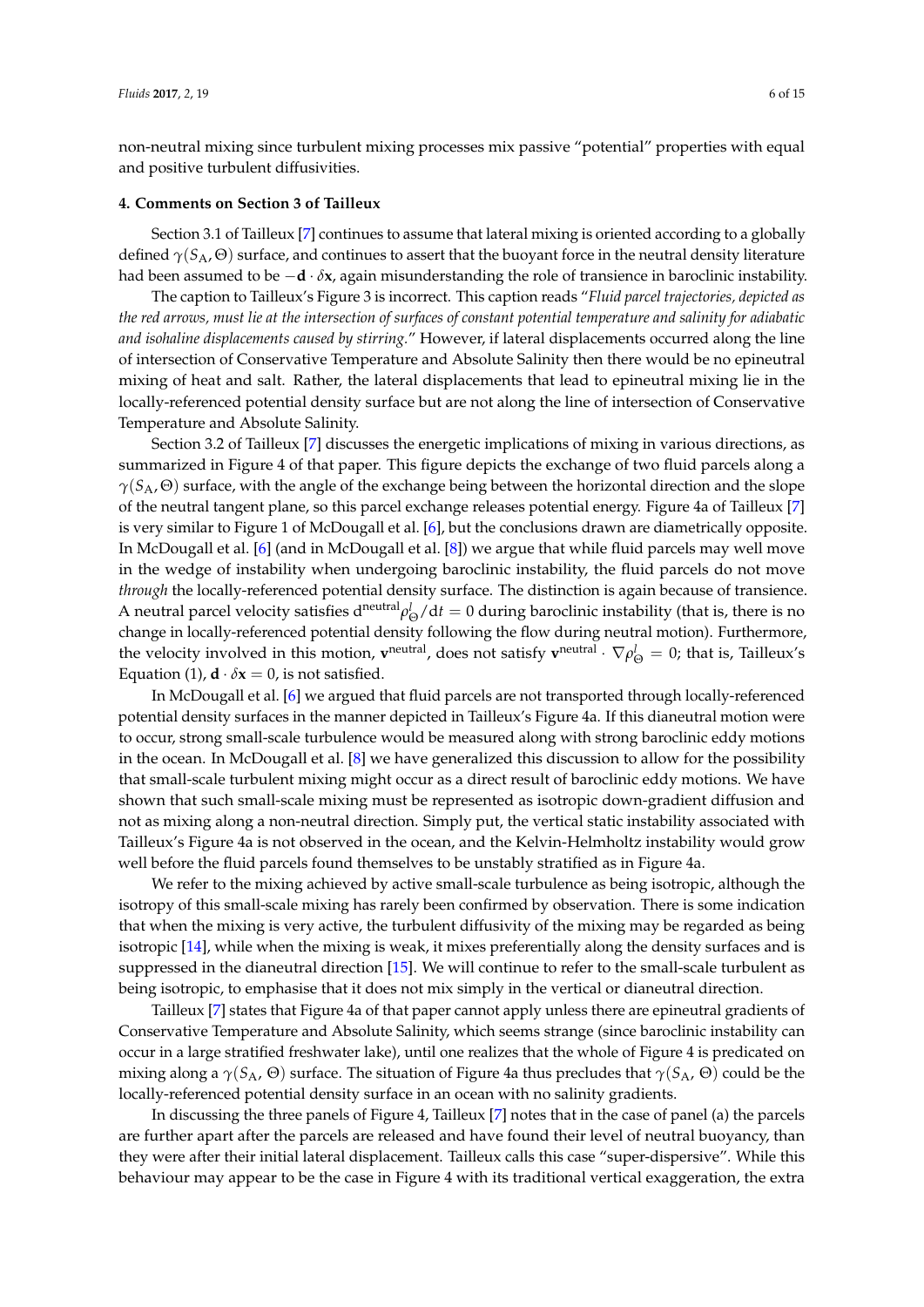distance is only proportional to the ratio of the square of the slope of the locally-referenced potential density surface, that is, it is a negligible effect. For example, with a neutral tangent plane slope of  $10^{-2}$ , a lateral diffusivity would possibly be increased by 50 parts in a million (1  $-$  cos $^{-1}(0.01)$ ) due to this effect, taking a lateral diffusivity from say 1000 m<sup>2</sup> s<sup>-1</sup> to 1000.05 m<sup>2</sup> s<sup>-1</sup>; a totally trivial increase.

In Section 3.3, Tailleux [\[7\]](#page-14-5) proves (his Equation (32)) that when mixing is confined to be along the locally-referenced potential density surface, the energy cost of the parcel exchange is zero. However, the energy cost is further studied in Tailleux's Appendix B, where again there is confusion between the optimal direction in which parcels move in baroclinic instability, called the "optimal stirring direction" in Figure B2 of Tailleux [\[7\]](#page-14-5), and the occurrence of small-scale dianeutral mixing. Contrary to the paragraph between Equations (79) and (80) of Appendix B of Tailleux [\[7\]](#page-14-5), the movement of fluid parcels in the wedge of instability does *not* directly result in small-scale dianeutral mixing. Rather, fluid parcels can move in the wedge of instability where  $\mathbf{d} \cdot \delta \mathbf{x} \neq 0$  while the flow is 100% adiabatic and isohaline. The key to understanding this property is (a) to account for the unsteadiness of the flow, and (b) to realize that if small-scale turbulence is initiated, it will occur via the Kelvin Helmholtz instability process while the vertical stratification is stably stratified, and so will transport all passive "potential" variables in a down-gradient manner with the same turbulent diffusivity. By contrast, mixing laterally in a non-neutral direction involves unequal and even negative fictitious dianeutral diffusivities (see McDougall et al. [\[8\]](#page-14-6)).

## **5. Comments on Section 6 of Tailleux**

The Summary and Conclusions section of Tailleux [\[7\]](#page-14-5) (Section 6 of that paper) consists of sixteen bulleted paragraphs. We here comment on many of these paragraphs, showing that most of them are incorrect.

#### *5.1. Tailleux's First Conclusion*

Tailleux's [\[7\]](#page-14-5) first bullet point of the Summary and Conclusions section says that " . . . *the physical processes for lateral dispersion in the ocean must in general have a non-zero buoyancy* . . . ". This statement is incorrect and seems to be based on Tailleux's association of −**d** · *δ***x** with the buoyant force acting on a fluid parcel. As explained above, −**d** · *δ***x** is not proportional to the buoyant restoring force in unsteady situations such as during baroclinic instability. The movement of a fluid parcel in the wedge of instability guarantees that  $\mathbf{d} \cdot \delta \mathbf{x} \neq 0$ . However, since the surface itself moves, there is no need for a fluid parcel to move *through* the locally-referenced potential density surface as it moves in the wedge of instability. That is, even though  $\mathbf{d} \cdot \delta \mathbf{x} \neq 0$ , there need be no dianeutral motion and no buoyant force on the fluid parcel. When averaging over many such stirring events, each of which is neutral, the average is also neutral.

The first bullet point also says "*The concept of epineutral dispersion, therefore, only makes sense if viewed as the aggregate result of many individual non-neutral (i.e., having non-zero buoyancy) stirring events.*" This is physically impossible, and it is not clear what led Tailleux [\[7\]](#page-14-5) to this conclusion. If indeed the individual mixing events involved non-neutral excursions, then averaging over many such events may (possibly, but very unlikely) result in no mean flow through the locally-referenced potential density surface. However, such a collection of non-neutral parcel displacements would certainly result in non-zero diffusion through this locally-referenced potential density surface.

## *5.2. Tailleux's Second Conclusion*

The second bullet point of Tailleux's [\[7\]](#page-14-5) conclusion section begins with "*It is not true that neutral trajectories obtained as solutions of the neutral tangent plane Equation (1) can describe actual trajectories, contrary to what is usually assumed, because such trajectories implicitly require the existence of non-material sources of heat and salt.*" This statement is incorrect, as are the corresponding last two sentences of Section 2.3.3 of Tailleux [\[7\]](#page-14-5). That is, it is incorrect to state that neutral trajectories are usually assumed to be the trajectories of fluid parcels. The literature on neutral trajectories quite clearly does not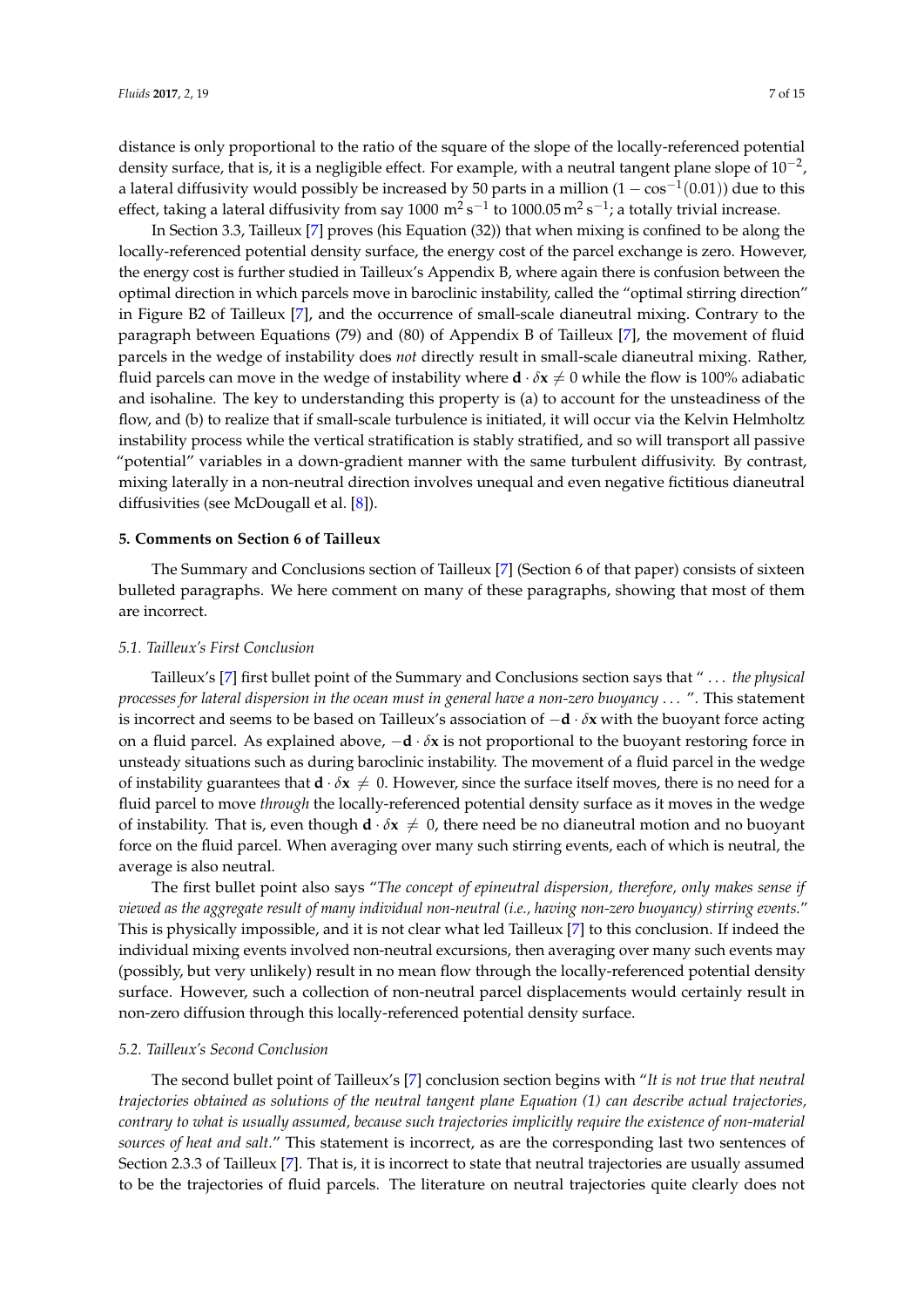take them to be the finite amplitude trajectories of material fluid parcels, and it is inexplicable how Tailleux [\[7\]](#page-14-5) could misunderstand and misrepresent this fundamental aspect of the several papers on neutral trajectories, including the several papers concerned with the path-dependence of neutral trajectories. For example, the following papers, McDougall [\[2](#page-14-0)[,3](#page-14-1)[,16](#page-14-14)[,17\]](#page-14-15), McDougall and Jackett [\[5,](#page-14-3)[18,](#page-14-16)[19\]](#page-14-17) and Klocker and McDougall [\[20,](#page-14-18)[21\]](#page-14-19) all describe neutral trajectories as the integration of the neutral relation defined at a point in space-time, and none of these papers confuse a neutral trajectory with a fluid parcel trajectory.

The reason that a neutral trajectory is not a fluid parcel trajectory is that along the neutral trajectory there are compensating changes in Absolute Salinity and Conservative Temperature, and these changes occur as a result of non-material mixing processes. In this second bullet point, and in our discussion of it here, the hydrographic data used to evaluate the neutral tangent plane is taken to be the result of substantial averaging, such as when the data being used is a smoothed hydrographic atlas, or is taken from a coarse-resolution, non-eddy-resolving ocean model.

The second sentence of the second bullet point reads "*It is also not true that neutral tangent planes represent surfaces along which fluid parcels can be exchanged without experiencing (restoring or otherwise) buoyancy forces.*" This statement is also incorrect. The neutral tangent plane is indeed such a surface, and it is explicitly defined to have exactly this property. The neutral tangent plane is defined for infinitesimally small lateral displacements and it is well-defined. Being a plane in space, it can only be exactly neutral as the limit of small amplitude displacements is taken. Finite amplitude neutral displacements that are both adiabatic and isohaline do deviate vertically from neutral trajectories, and this behaviour is the physics underlying the thermobaric dianeutral advection that has been studied in many papers in the literature (for example, McDougall [\[3](#page-14-1)[,16\]](#page-14-14), and Klocker and McDougall [\[20\]](#page-14-18)).

The last two sentences of Tailleux's second bullet point discusses finite amplitude lateral displacements and their thermobaric dianeutral motion as though this were an issue which questions the use of locally-referenced potential density surfaces. In fact, there is no such issue. Locally-referenced potential density surfaces are only neutral at the point of osculation with the neutral trajectories that pass through the point concerned. Moreover, the dianeutral advection caused by finite amplitude displacements does not question the concept and use of locally-referenced potential density surfaces. Rather, these finite amplitude dianeutral motions are an extra dianeutral advection process that occurs in the ocean, and this thermobaric advection process has been studied in several papers (e.g., McDougall [\[3,](#page-14-1)[16\]](#page-14-14), Iudicone et al. [\[22\]](#page-14-20), Klocker and McDougall [\[20\]](#page-14-18), and Groeskamp et al. [\[23\]](#page-14-21)). Moreover, these processes are advective in nature, not diffusive. So, these aspects of epineutral mixing are very well known, and they are not spurious dianeutral mixing processes, but rather they are genuine dianeutral advection processes. The finite amplitude motion of adiabatic and isohaline displacements is studied in the appendix to this paper. This confirms that these neutral trajectories approach the locally-referenced potential density surface quadratically with the lateral displacement.

Moreover, if one insists on mixing in a globally-defined *γ*(*S*A, Θ) surface, then one obtains an approximate form of the cabbeling dianeutral advection, but, as first pointed out by Iudicone et al. [\[22\]](#page-14-20), one does not obtain the thermobaric dianeutral advection (see also Appendix A.27 of IOC et al. [\[10\]](#page-14-8)). Tailleux [\[7\]](#page-14-5) prefers to imagine that the ocean mixes along a *γ*(*S*A, Θ) surface, but why would this be the case when in doing so the ocean would automatically delete a real physical process, thermobaricity, that occurs in the ocean?

Also, since  $\gamma(S_A, \Theta)$  is a function whose definition we choose, how would we choose the local slope of such a surface, compared with the slope of the neutral tangent plane? We have the freedom to increase this slope difference in one location and decrease it in another, and on what physical basis would we make this choice? Having made a subjective choice, we are obviously unable to communicate that choice to the ocean! We can think of no justification for any such choices for a globally-defined  $\gamma(S_A, \Theta)$  function. The approach we take is to define the properties of lateral mixing in accordance with the pressure at which the mixing is occurring and the physical ocean processes that are at work. Of course there are practical reasons why one might sometimes opt for the simplicity of a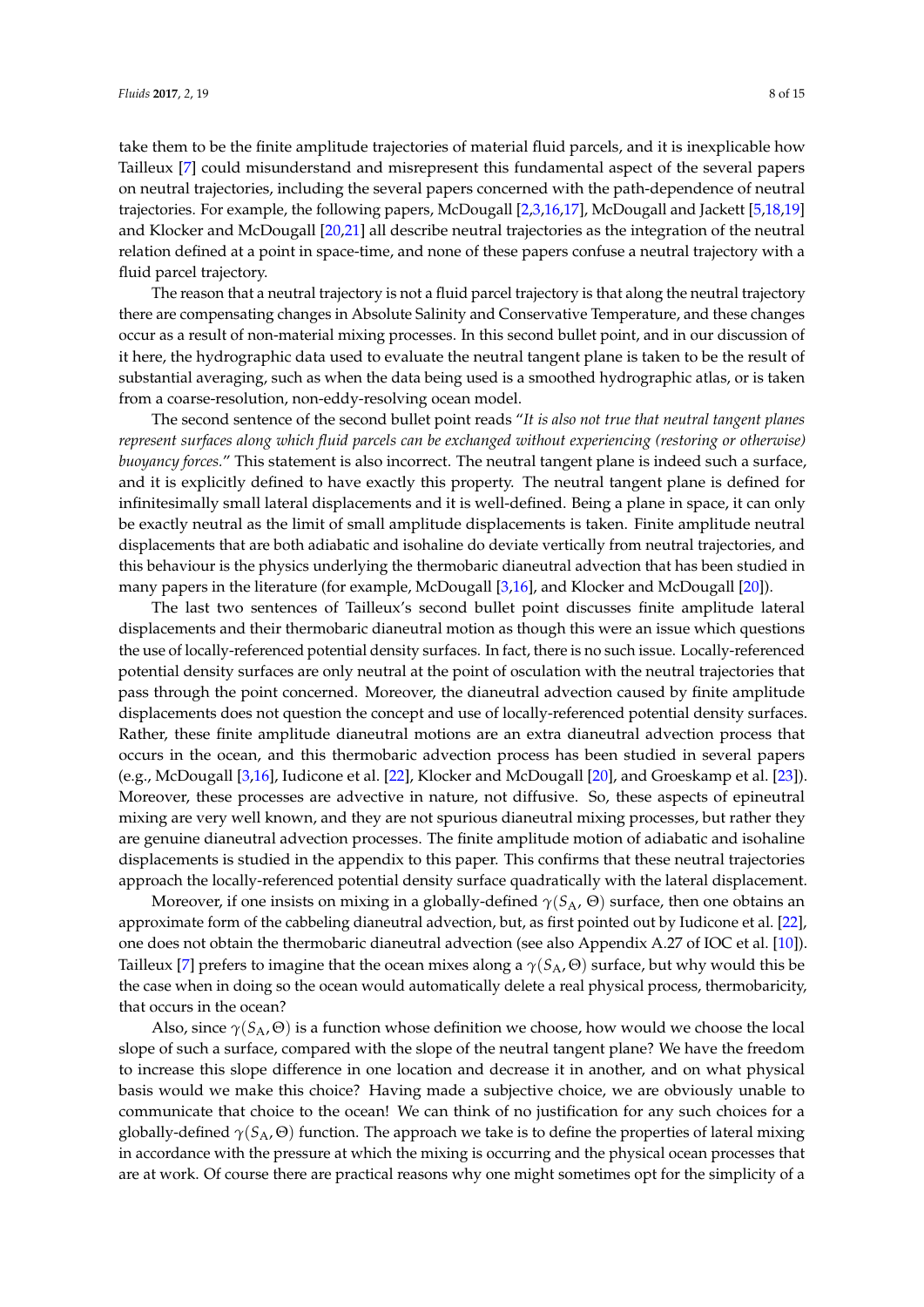globally-defined  $\gamma(S_A, \Theta)$  function as an approximate description of a neutral density variable, but it is incorrect to argue that this functional form is justified by physical considerations.

## *5.3. Tailleux's Third Conclusion*

In the third bullet point of Section 6, Tailleux [\[7\]](#page-14-5) reaches incorrect conclusions regarding the motion of a parcel in a transient ocean. This bullet point states that when a parcel moves in the wedge of instability (in which  $\mathbf{d} \cdot \delta \mathbf{x} \neq 0$ ), it has a non-zero buoyancy. This statement is incorrect. As explained above, a parcel feels a buoyant force only when it has a different density to the surrounding ocean, and when the ocean is unsteady this buoyant force is not simply proportional to  $\mathbf{d} \cdot \delta \mathbf{x}$ .

Also, contrary to what Tailleux [\[7\]](#page-14-5) claims in the first sentence of this third bullet point, the equation  $\mathbf{d} \cdot \delta \mathbf{x} = 0$  does not represent a neutral fluid parcel displacement  $\delta \mathbf{x}$  in an unsteady ocean. Rather, neutral motion obeys  $d^{neutral} \rho_{\Theta}^l/dt = 0$ , which can be written as our Equation (2) above. By contrast, throughout Tailleux [\[7\]](#page-14-5) the neutral relationship is written as Equation (1) of that paper, which is  $\mathbf{v}^{\text{neutral}} \cdot \nabla \rho_{\Theta}^l = 0$ . The constraint of  $\text{d}^{\text{neutral}} \rho_{\Theta}^l/\text{d}t = 0$  does not come from "momentum considerations" as Tailleux [\[7\]](#page-14-5) claims as the underlying motivation for Equation (1) of that paper; this equation being an incorrect version of neutrality in an unsteady ocean. Rather,  $d^{neutral} \rho_{\Theta}^l/dt = 0$  is based on the physical processes at work during finite amplitude baroclinic instability as explained in McDougall et al. [\[6,](#page-14-4)[8\]](#page-14-6).

## *5.4. Tailleux's Fourth Conclusion*

The fourth bullet point of Section 6 of Tailleux [\[7\]](#page-14-5) states incorrectly "*Since the stirring events making up epineutral/isopycnal/lateral dispersion are usually non-neutral* . . . ". This incorrect statement may arise from Tailleux's incorrect definition of neutrality, namely Equation (1) of Tailleux [\[7\]](#page-14-5), which is  ${\bf v}^{\rm neutral} \cdot \nabla \rho_{\Theta}^l=0.$  Instead, the correct definition of neutrality is Equation (1) of the present paper. Because Tailleux [\[7\]](#page-14-5) realized that Equation (1) of that paper is not satisfied during the unsteady baroclinic motion, the author then seems to have assumed that this means that the motion cannot be neutral. We have explained the error of this thinking in the previous paragraph. The rest of this fourth bullet point then postulates that the average motion over many non-neutral excursions may end up being neutral in the mean. This additional incorrect assertion is not needed since the individual displacements do not have to be non-neutral. However, putting this aside, the individual non-neutral excursions would result in diffusion through the locally-referenced potential density surface.

## *5.5. Tailleux's Seventh Conclusion*

The seventh bullet point of Section 6 of Tailleux [\[7\]](#page-14-5) states that the unstable motion in the wedge of instability is associated with enhanced dispersion, meaning that in Figure 4a of Tailleux [\[7\]](#page-14-5), the distance between the two parcels increases as they move vertically and find their levels of neutral buoyancy. However, the extra distance is increased over the purely horizontal distance between the parcels proportionally by only one half of the square of the slope of the neutral tangent plane; a truly negligible proportion, so this seventh bullet point is of trivial magnitude and is unimportant.

## *5.6. Tailleux's Eighth Conclusion*

The eighth bullet point in Section 6 is also based on Figure 4 of Tailleux [\[7\]](#page-14-5). This eighth bullet point insists that the ocean must mix laterally along a surface that is defined as a function only of Absolute Salinity and Conservative Temperature,  $\gamma(S_A, \Theta)$ . This insistence means that the  $\gamma(S_A, \Theta)$  surface can osculate with the neutral tangent plane only along a few lines in the ocean (this insight is gleaned from taking the special case of  $\gamma(S_A, \Theta)$  where it is a potential density surface referenced to a fixed reference pressure). However, in a salt-less ocean, *γ*(*S*A, Θ) surfaces (in this case these are surfaces of constant Conservative Temperature) can be neutral surfaces throughout the whole ocean, and mixing along the  $\gamma(S_A, \Theta)$  surface is the same as epineutral mixing. When the ocean does contain salinity gradients, this eighth bullet point incorrectly claims to have found "A new mechanism for enhanced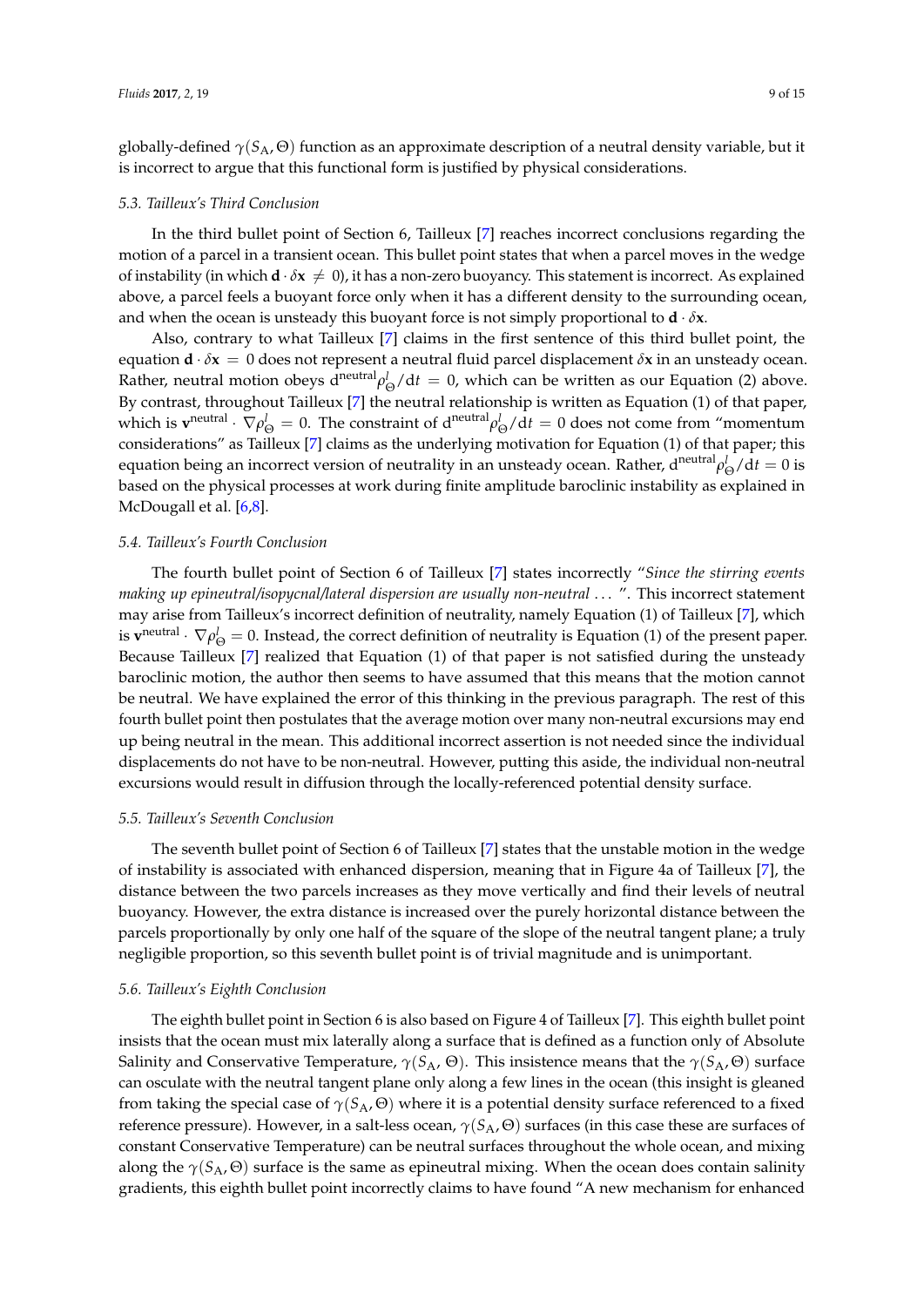lateral dispersion . . . ". This dispersion mechanism (as sketched in Figure 4a of Tailleux [\[7\]](#page-14-5)) appears to be a new mixing mechanism, but it relies on the unphysical demand that the ocean mix along an anthropogenically chosen *γ*(*S*A, Θ) surface. This sketch is similar to Figure 1 of McDougall et al. [\[6\]](#page-14-4), in which we made the point, in a *reductio ad absurdum* proof, that the dianeutral advection of Tailleux's Figure 4a does not occur in the ocean. This dianeutral advection of a fluid parcel cannot occur because the Kelvin Helmholtz instability mechanism sets in well before fluid parcels find themselves unstably stratified as in Tailleux's Figure 4a.

The first sentence of this eighth bullet point of Tailleux [\[7\]](#page-14-5) alludes to the source of energy for the mixing mechanism of Figure 4a being the thermobaric term in the equation of state; see Equation (35) of Tailleux [\[7\]](#page-14-5). The mixing mechanism of Tailleux's Figure 4a does not exist in the ocean. The appearance of the thermobaric coefficient in Equation (35) of Tailleux [\[7\]](#page-14-5) reflects the fact that the parcels have been mixed in a non-neutral manner in Figure 4a. Furthermore, this mixing occurs in a direction whose slope with respect to the neutral tangent plane is proportional to the thermobaric coefficient times the difference between the in situ pressure and a reference pressure. Depending on the slope so obtained, sometimes this arbitrarily and unphysically-imposed mixing direction will lie in the wedge of instability and sometimes outside of it.

## *5.7. Tailleux's Ninth Conclusion*

The ninth bullet point in Section 6 of Tailleux [\[7\]](#page-14-5) claims incorrectly that "*the use of a neutral rotated diffusion tensor, as is the current practice in numerical ocean modelling, implies that the effective diapycnal diffusivity of all conceivable material density variables is potentially much larger than the value of the dianeutral diffusivity used in such tensors, raising the issue of whether the use of such tensors avoids or causes spurious diapycnal diffusion*".

This convoluted and incorrect conclusion of Tailleux [\[7\]](#page-14-5) was reached as a result of the assertion in that paper that the lateral mixing occurs along surfaces of the globally defined  $\gamma(S_A, \Theta)$  variable rather than the lateral mixing being epineutral. We have shown above that the relevant surface in which the lateral mixing occurs is the surface of constant locally-referenced potential density,  $ρ_Θ^l(S_A,Θ)$ . The reference pressure of this potential density variable is the local in situ pressure at which the mixing occurs, and  $\rho_{\Theta}^l(S_A, \Theta)$  is clearly not a globally-defined field. Moreover, this part of Tailleux [\[7\]](#page-14-5) (his Section 2.3.4) did not consider the implications of this non-neutral mixing along a *γ*(*S*A, Θ) surface on the spurious diffusivities of Absolute Salinity and Conservative Temperature separately. We have shown in McDougall et al. [\[8\]](#page-14-6) that when lateral mixing is assumed to occur in a non-neutral direction, the extra fictitious dianeutral diffusivity is different for each passive tracer and these fictitious diffusivities are often negative; this is clearly undesirable.

## *5.8. Tailleux's Eleventh Conclusion*

The eleventh bullet point in Section 6 of Tailleux [\[7\]](#page-14-5) suggests that "*the realization that epineutral dispersion is actually made up of non-neutral stirring events* . . . ". This suggestion is incorrect. It is again due to the incorrect definition of neutral motion in Tailleux [\[7\]](#page-14-5) as arising from a velocity satisfying Equation (1) of that paper, namely,  $\mathbf{v}^{\text{neutral}} \cdot \nabla \rho_{\Theta}^l = 0$ . Instead, neutral motion constrains the velocity vector according to our Equation (1) above. Consequently, Tailleux [\[7\]](#page-14-5) did not in fact resolve "*some longstanding apparent paradoxes and inconsistences* . . . ", as claimed in this bullet point.

## *5.9. Tailleux's Twelfth Conclusion*

The twelfth bullet point in Section 6 claims that Tailleux [\[7\]](#page-14-5) has clearly established "*the relevance of energetics for categorizing the different possible dispersion regimes in the ocean* . . . ". Rather, we have deduced the centrality of the neutral mixing process via considering the physical processes that occur in the growing and finite amplitude stages of baroclinically unstable motions, and specifically, we do not consider the changes in any type of energy during the turbulent motion. In McDougall et al. [\[8\]](#page-14-6) we conjecture that it is unlikely that consideration of ocean energetics will be able to shed light on the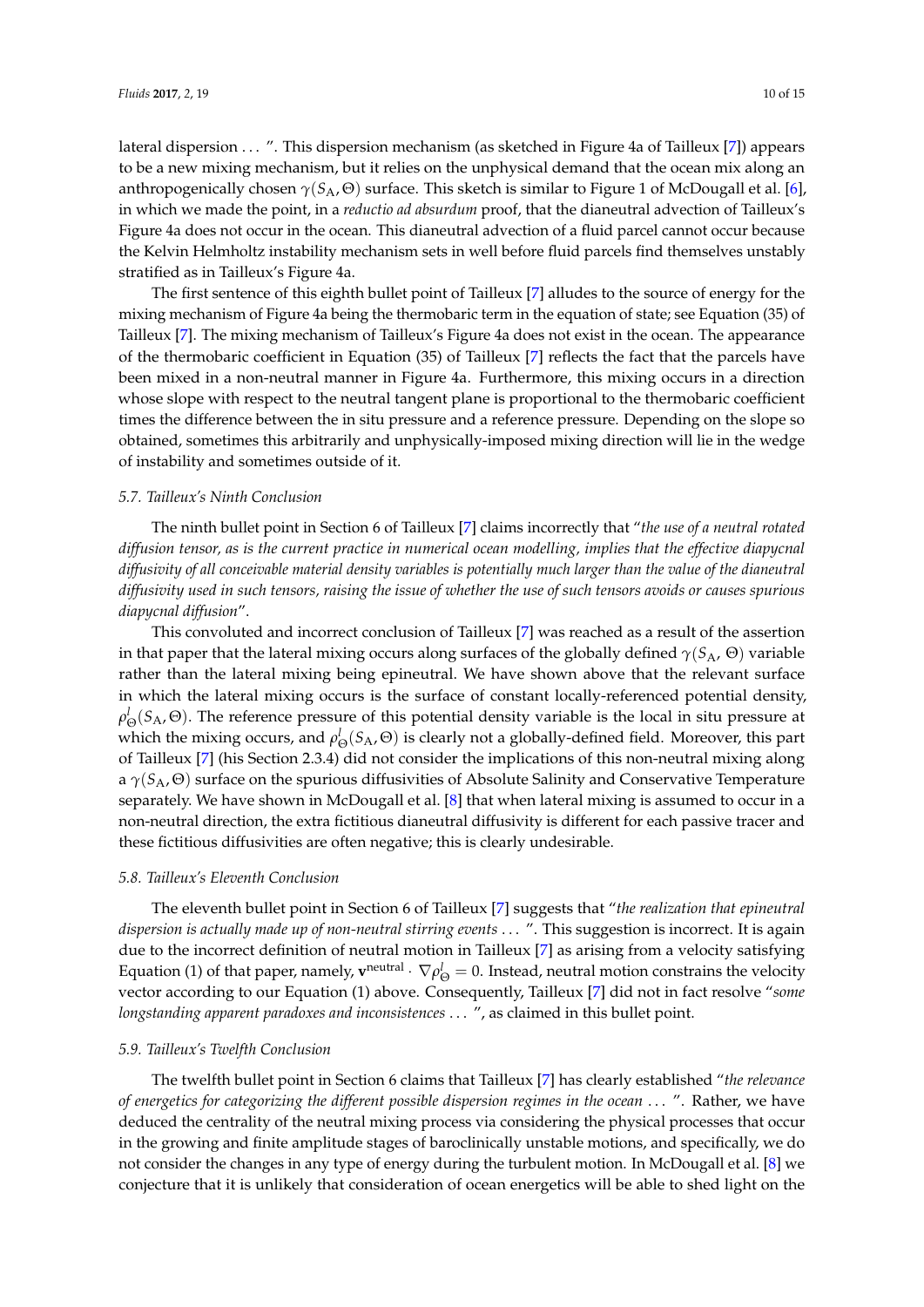direction of the strong mesoscale mixing processes. Moreover, contrary to what one reads in several places in Tailleux [\[7\]](#page-14-5), the ideas underlying the neutral mixing direction are not based on consideration of the vertical momentum equation.

#### *5.10. Tailleux's Thirteenth Conclusion*

The thirteenth bullet point in Section 6 claims that Tailleux [\[7\]](#page-14-5) has dispelled "*the widespread misconception, e.g., McDougall (1987), that the buoyancy forces involved in parcel exchanges in potential density surfaces are necessarily restoring*". It is hard to know exactly what Tailleux means by this remark. Certainly, the neutral mixing ideas do not preclude the existence of baroclinic instability, but it is important to note that baroclinic instability can and does occur without the need for any fluid parcel to be unstably stratified in the vertical. Also, if a local fluid parcel were moved *through* a locally-referenced potential density surface, then the vertical buoyant force is indeed always restoring, acting in the vertical direction opposite to the vertical dianeutral displacement that caused the buoyancy anomaly.

## **6. Conclusions**

Tailleux [\[7\]](#page-14-5) attempted to answer a relevant question: what is the direction of lateral mixing in the ocean and how can we derive it from first principles? This quest by Tailleux [\[7\]](#page-14-5) seems to have been motivated by not being convinced by the empirical argument given in McDougall et al. [\[6\]](#page-14-4), who argued that this direction is along the locally-referenced potential density surface. Unfortunately, Tailleux [\[7\]](#page-14-5) made an incorrect assumption in an initial stage of the paper, and this incorrect assumption prevailed throughout the remainder of Tailleux [\[7\]](#page-14-5), leading to many incorrect statements and conclusions. As a result, Tailleux [\[7\]](#page-14-5) has the potential to cause unnecessary confusion on the topic of the direction of neutral mixing in the ocean. To avoid this confusion and provide corrections to the mistakes, we were prompted to write this response.

**Acknowledgments:** Although disagreeing with nearly every point made by Tailleux, the provocative nature of that paper motivated our attempt here to clarify misconceptions. Louise Bell of Bell Graphic Design (Tasmania) is thanked for preparing Figure [1.](#page-3-0) We gratefully acknowledge Australian Research Council support through grant FL150100090 (Trevor J. McDougall) and National Science Foundation support through grant OCE-1233832 (Sjoerd Groeskamp).

**Conflicts of Interest:** The authors declare no conflict of interest.

## **Appendix A**

## **Neutral Trajectories at Finite Amplitude**

The discussion of neutral trajectories in McDougall et al. [\[6\]](#page-14-4) considered an infinitesimally small displacement of a seawater parcel in an adiabatic and isohaline manner. In this appendix, we extend that discussion to consider finite amplitude displacements which are still adiabatic and isohaline in nature. We furthermore contrast these trajectories (which we call SCV trajectories, standing for Submesoscale Coherent Vortices) with neutral trajectories. First we describe what is meant by a neutral trajectory, following the work of McDougall [\[16\]](#page-14-14) and McDougall and Jackett [\[18\]](#page-14-16).

We begin by considering an ocean in steady state. The neutral tangent plane is then defined as the plane in physical space in which the spatial gradients of Absolute Salinity and Conservative Temperature compensate each other in terms of their effect on density, as expressed in Equation (1) above. A neutral trajectory in space can then be calculated. This calculation is performed by first specifying the trajectory in latitude and longitude and then calculating the height at each latitude and longitude so that the trajectory lies in the neutral tangent plane at each point in space. This process is path dependent, so that if one specifies a path that is closed in latitude and longitude, then after completing a loop in this two-dimensional space, the neutral trajectory does not in general arrive at the same height as the height at the beginning of the loop. This path-dependence is described as the helical nature of neutral trajectories. Note that a neutral trajectory does *not* describe the trajectory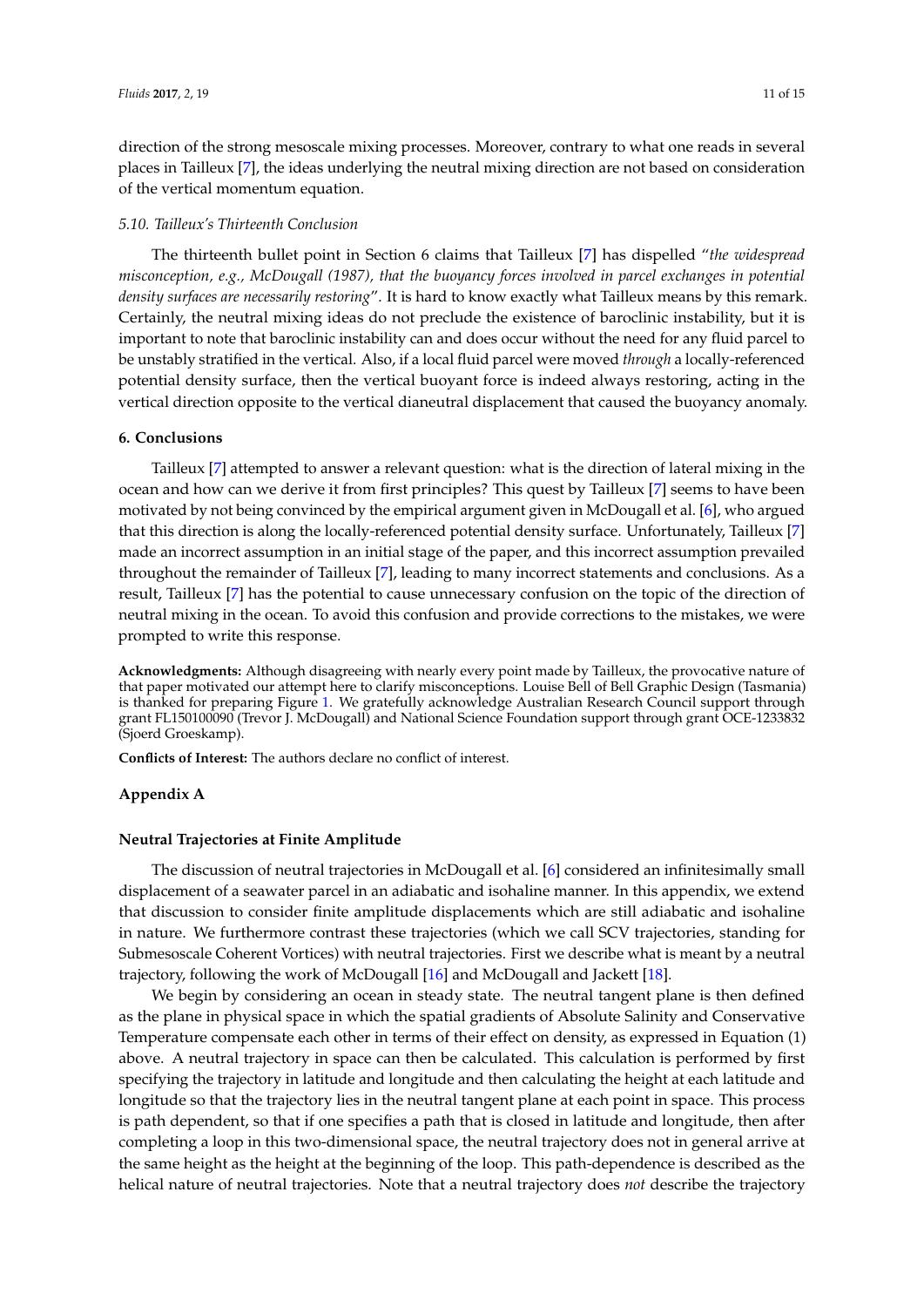of an individual fluid parcel, because there is mixing that occurs along a neutral trajectory; see the discussion of neutral trajectories in McDougall and Jackett [\[18\]](#page-14-16) and Klocker and McDougall [\[21\]](#page-14-19). The presence of mixing means that individual fluid parcels lose their identity, and moreover, the nonlinear consequences of mixing, such as thermobaricity and cabbeling (McDougall [\[3\]](#page-14-1) and Klocker and McDougall [\[20\]](#page-14-18)) mean that parcels migrate vertically relative to neutral trajectories.

Now we consider the finite-amplitude, adiabatic, and isohaline displacement of a seawater parcel relative to its surroundings. This displacement was studied by McDougall [\[16\]](#page-14-14) and we call such a parcel a submesoscale coherent vortex (SCV) since the excursion of isolated water masses are sometimes observed to move large horizontal distances when they exhibit anomalous potential vorticity, such as in a Meddy. The initial properties of the SCV seawater parcel that will be effectively placed in an insulating plastic bag will be denoted with the over-tilde as  $\left(\widetilde{S}_A, \widetilde{\Theta}, \widetilde{p}\right)$ . As this SCV parcel is moved around the ocean its Absolute Salinity and Conservative Temperature remain unchanged at  $\widetilde{S}_A$  and  $\widetilde{\Theta}$ , but how do we determine its pressure? Vertical instabilities of density are not observed in the ocean except over small vertical distances on the order of 0.1 m associated with turbulent dianeutral mixing. Consequently we require that the SCV find its location of each vertical cast so that there are no vertical density inversions. That is, we require that down each vertical water column the square of the stability frequency remains non-negative. This constraint in turn requires that the in situ specific volume of the SCV be equal to the specific volume of the surrounding ocean at the location where the SCV resides. Defining the specific volume anomaly  $\delta$  in terms of differences of specific volume by

$$
\widetilde{\delta}(S_{A}, \Theta, p) \equiv v(S_{A}, \Theta, p) - v(\widetilde{S}_{A}, \widetilde{\Theta}, p)
$$
\n(A1)

we consider the trajectory of the SCV from its initial location at a given latitude and longitude and at pressure  $\tilde{p}$  to another latitude and longitude and pressure *p* where the ocean properties are  $(S_A, \Theta, p)$ . Along this whole trajectory the specific volume anomaly  $\delta$  must be zero in order to maintain vertical static stability along the trajectory. The constancy of  $\delta$  along the trajectory of the SCV means that along this trajectory the spatial variations of Absolute Salinity, Conservative Temperature, and pressure of the surrounding ocean environment must obey

$$
0 = v_{,S_{A}}(S_{A}, \Theta, p) \nabla_{\tilde{\delta}} S_{A} + v_{,\Theta}(S_{A}, \Theta, p) \nabla_{\tilde{\delta}} \Theta + \left[ v_{,P}(S_{A}, \Theta, p) - v_{,P}\left(\tilde{S}_{A}, \tilde{\Theta}, p\right) \right] \nabla_{\tilde{\delta}} P \tag{A2}
$$

This result was obtained by spatially differentiating Equation (A1), following McDougall [\[16\]](#page-14-14). Note that partial differentiation is indicated by subscripts such as in *v*,Θ.

In Section [2](#page-1-0) we proved that the neutral direction coincides with the locally-referenced potential density surface; a result that relied on the gradients at a point (since only infinitesimally lateral displacements were considered). In this appendix we consider lateral adiabatic and isohaline displacements that are of finite amplitude. Note that the total differential of potential density defined relative to the fixed original reference pressure  $\tilde{p}$ ,  $\tilde{\rho}^{\Theta}(S_A, \Theta) \equiv \rho(S_A, \Theta, \tilde{p})$ , can be written in terms of the total differentials of Absolute Salinity and Conservative Temperature by

$$
d\tilde{\rho}^{\Theta} = \rho_{,S_{A}}(S_{A}, \Theta, \tilde{p}) dS_{A} + \rho_{,\Theta}(S_{A}, \Theta, \tilde{p}) d\Theta
$$
 (A3)

and that the gradient of this originally-referenced potential density along the specific volume anomaly  $\delta$  surface is

$$
\nabla_{\tilde{\delta}} \tilde{\rho}^{\Theta} = \rho_{,S_{A}}(S_{A}, \Theta, \tilde{p}) \nabla_{\tilde{\delta}} S_{A} + \rho_{,\Theta}(S_{A}, \Theta, \tilde{p}) \nabla_{\tilde{\delta}} \Theta
$$
\n(A4)

We now eliminate  $\nabla_{\tilde{s}} S_A$  between Equations (A3) and (A4) to find the following expression for the spatial gradient of the originally-referenced potential density  $\tilde{\rho}^{\Theta}$  along the specific volume anomaly  $\delta$  surface,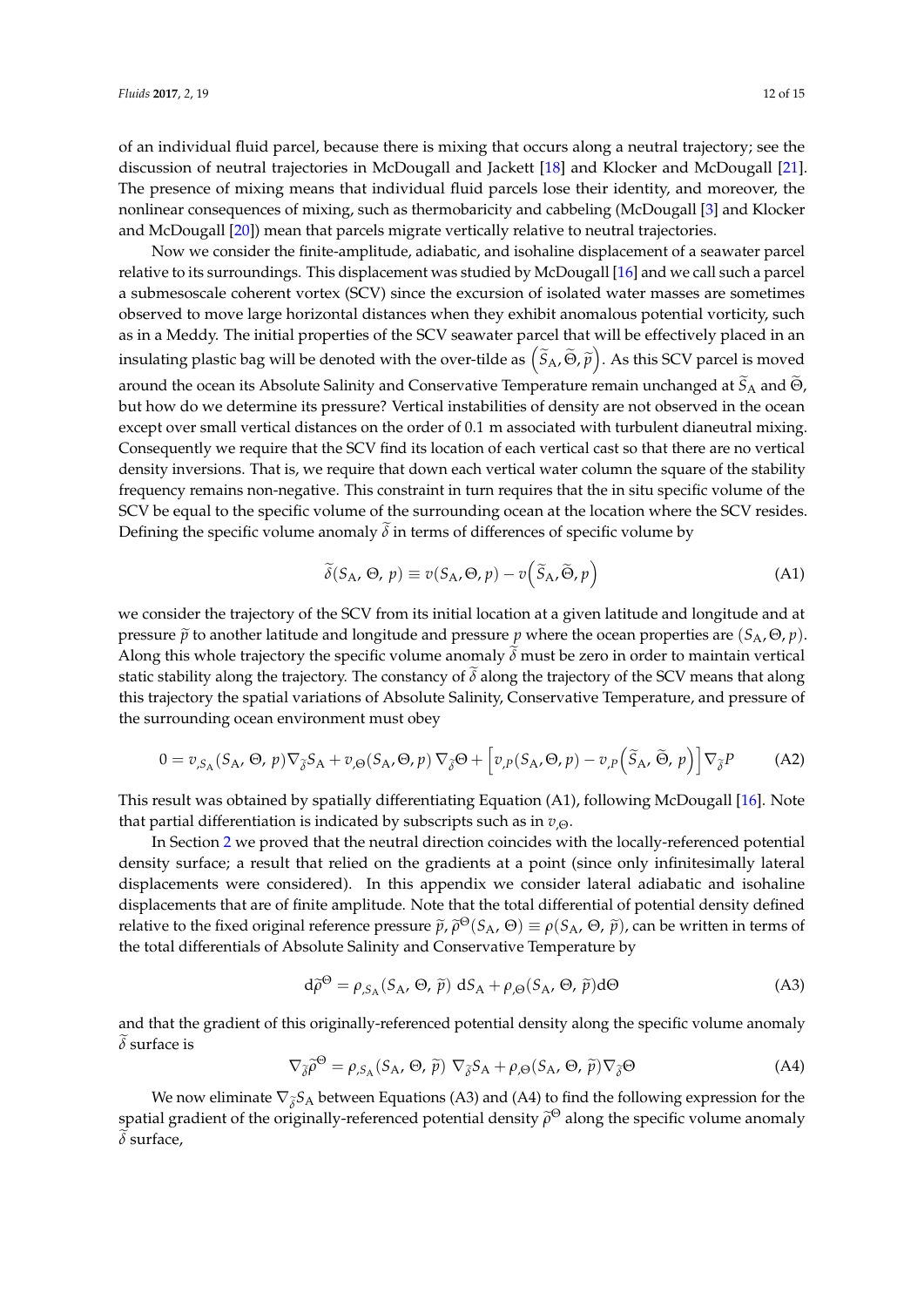$$
\nabla_{\tilde{\delta}} \ln \tilde{\rho}^{\Theta} = \begin{bmatrix} \frac{\alpha(S_A, \Theta, p)}{\beta(S_A, \Theta, p)} - \frac{\alpha(S_A, \Theta, \tilde{p})}{\beta(S_A, \Theta, \tilde{p})} \beta(S_A, \Theta, \tilde{p}) \nabla_{\tilde{\delta}} \Theta \\ + \frac{\beta(S_A, \Theta, \tilde{p})}{\beta(S_A, \Theta, p)} \frac{1}{v(S_A, \Theta, p)} \left[ v_p(S_A, \Theta, p) - v_p \left( \tilde{S}_A, \tilde{\Theta}, p \right) \right] \nabla_{\tilde{\delta}} P. \end{bmatrix}
$$
\n(A5)

The first part of the right-hand side of Equation (A5) can be approximated as  $T_b(P - \tilde{P}) \nabla_{\tilde{\delta}} \Theta$ since the thermobaric coefficient is defined as  $T_b \equiv \beta (\alpha/\beta)_p = \alpha_p - (\alpha/\beta)\beta_p$  (Section 3.8 of IOC et al. [\[10\]](#page-14-8)). The square bracket in the second expression of Equation (A5) is now expanded in a Taylor series about the mean values of Absolute Salinity and Conservative Temperature and the leading order terms are retained so that the second part of Equation (A5) is approximately

$$
\frac{\beta(S_A, \Theta, \tilde{p})}{\beta(S_A, \Theta, p)} \frac{1}{v(S_A, \Theta, p)} \left[ v_{,PS_A} \left( S_A - \tilde{S}_A \right) + v_{,P\Theta} \left( \Theta - \tilde{\Theta} \right) \right] \approx \alpha_{,P} \left( \Theta - \tilde{\Theta} \right) - \beta_{,P} \left( S_A - \tilde{S}_A \right),
$$
\n(A6)

where in the second line, the ratio of the two saline contraction coefficients evaluated at different pressures, is approximated by unity. The differences  $(S_{\rm A}-\widetilde{S}_{\rm A}\big)$  and  $\left(\Theta-\widetilde{\Theta}\right)$  are related approximately in the ratio  $\alpha/\beta$  so that Equation (A6) is approximately  $T_b\Big(\Theta-\widetilde{\Theta}\Big).$  Hence Equation (A5) becomes

$$
\nabla_{\widetilde{\delta}} \ln \widetilde{\rho}^{\Theta} \approx T_b \left( P - \widetilde{P} \right) \nabla_{\widetilde{\delta}} \Theta + T_b \left( \Theta - \widetilde{\Theta} \right) \nabla_{\widetilde{\delta}} P \n= T_b \nabla_{\widetilde{\delta}} \left[ \left( P - \widetilde{P} \right) \left( \Theta - \widetilde{\Theta} \right) \right],
$$
\n(A7)

so that the difference in originally-referenced potential density following the location of the SCV on its  $\delta$  surface is

$$
\Delta \widetilde{\rho}^{\Theta} \Big|_{\widetilde{\delta}} = \widetilde{\rho}^{\Theta} T_b \Big( P - \widetilde{P} \Big) \Big( \Theta - \widetilde{\Theta} \Big) \tag{A8}
$$

Note that Equation (A7) is consistent with combining (i) the expression for the epineutral gradient of originally-referenced potential density,

$$
\frac{\nabla_{\mathbf{n}}\tilde{\rho}^{\Theta}}{\tilde{\rho}^{\Theta}} \approx T_{\mathbf{b}}\left(P - \tilde{P}\right)\nabla_{\mathbf{n}}\Theta\tag{A9}
$$

of McDougall [\[2\]](#page-14-0) and McDougall and Jackett [\[19\]](#page-14-17) (their Equation (12)), and (ii) the expression

$$
\tilde{\rho}^{\Theta} \nabla_{\mathbf{n}} \tilde{\delta} \approx T_{\mathbf{b}} \Big( \Theta - \tilde{\Theta} \Big) \nabla_{\mathbf{n}} P \tag{A10}
$$

of Klocker et al. [\[24\]](#page-14-22) (their Equation (21)) and McDougall and Klocker [\[25\]](#page-14-23) (their Equations (51)–(54)) for the epineutral gradient of the originally-referenced specific volume anomaly  $\tilde{\delta}$ . With  $\tilde{\rho}^{\Theta}$  being  $\tilde{\rho}^{\Theta}$  being  $\tilde{\rho}^{\Theta}$  being  $\tilde{\rho}^{\Theta}$  being  $\tilde{\rho}^{\Theta}$  being  $\tilde{\rho}^{\Theta}$  being  $\tilde{\rho}^{\Theta}$ approximately 1030 kg m<sup>-3</sup>, the thermobaric coefficient being approximately 2.5  $\times$  10<sup>-12</sup> K<sup>-1</sup>Pa<sup>-1</sup>, and taking the pressure difference  $P - \tilde{P}$  to be 10<sup>7</sup> Pa and the Conservative Temperature difference  $Θ$  –  $\widetilde{Θ}$  to be 1 K, Equation (A8) gives  $\Delta \widetilde{\rho}^Θ$   $\widetilde{δ}$  to be approximately 0.025 kg m<sup>-3</sup>.

The important aspect of Equation (A8) is that the change in originally-referenced potential density along the SCV trajectory is proportional to the product of the two finite amplitude property differences,  $\left(P - \widetilde{P}\right)$  and  $\left(\Theta - \widetilde{\Theta}\right)$ . Hence in the limit as the lateral displacement is taken towards zero,  $\Delta \widetilde{\rho}^{\Theta} |_{\widetilde{\delta}}$ tends to zero quadratically. This quadratic behaviour then confirms the result that the locally-referenced potential density surface is tangent to the locus of all possible directions in which a seawater parcel can be moved small distances adiabatically and without change of the Absolute Salinity so that the parcel does not experience a vertical buoyant force.

In summary, when a fluid parcel is moved adiabatically and without exchange of salt (that is, an SCV) through the surrounding ocean in such a way that it is not acted upon by a vertical buoyant force (so that it slots into each water column it encounters in a statically stable manner), the surface on which the parcel moves is a specific volume anomaly,  $\delta$ , surface. We have established that the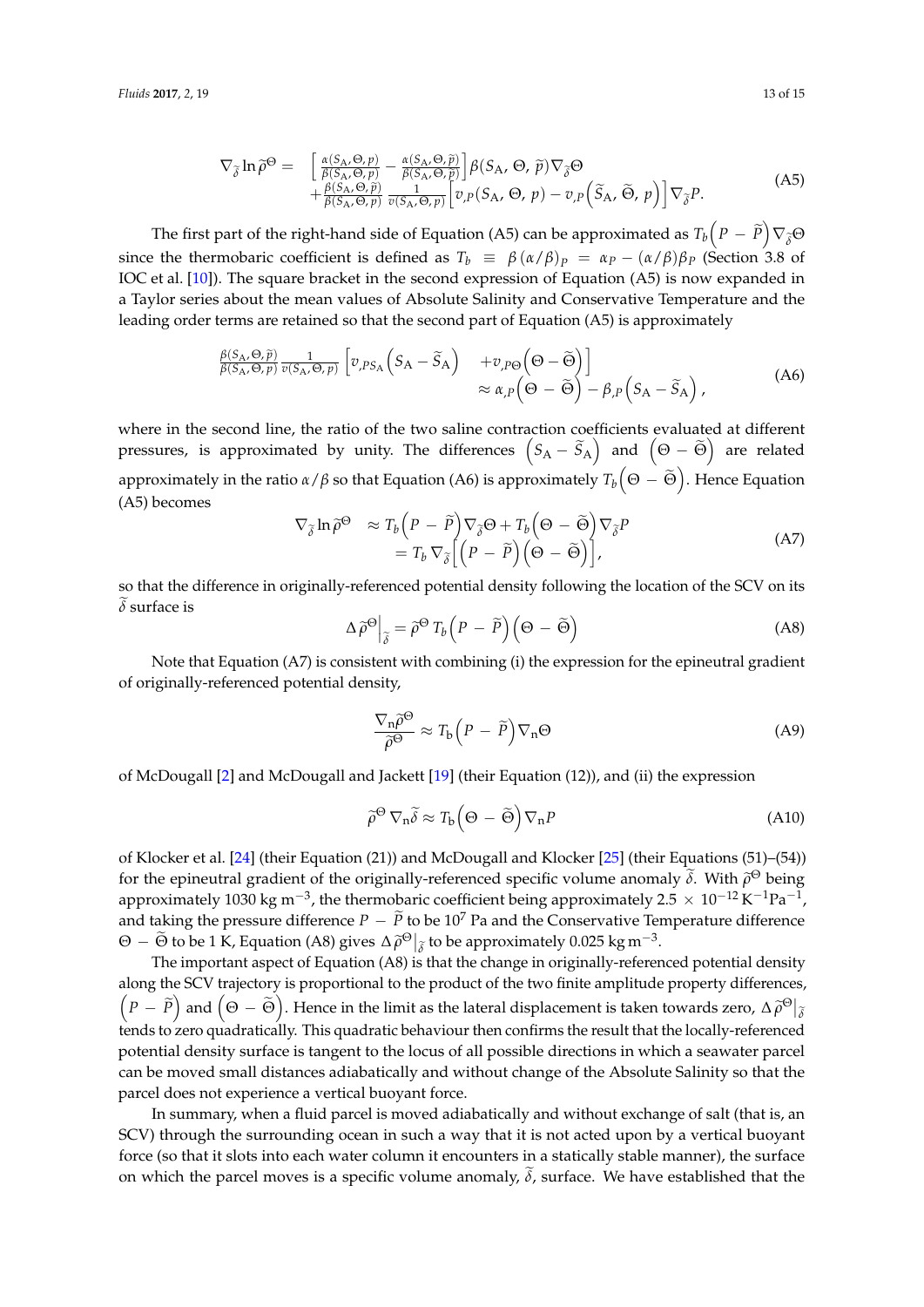originally-referenced potential density changes along this  $\tilde{\delta}$  surface quadratically as the parcel moves away from its original location. Hence as the limit of a small horizontal displacement is taken, the *δ*e surface and the originally-referenced potential density surface coincide.

The quadratic nature of the vertical displacement of a fluid parcel that is moved in an adiabatic and isohaline manner is also a feature of the vertical displacement above or below an approximately neutral surface. These vertical displacements are what give rise to the nonlinear equation of state dianeutral advection processes called thermobaricity and cabbeling, as described in McDougall [\[3\]](#page-14-1); see Figure 5 and Equation (21) of that paper which describes the vertical distance through the neutral trajectory achieved by the cabbeling process. The corresponding result for thermobaricity is best obtained by spatially integrating our Equation (A10) along an approximately neutral surface, obtaining

$$
\tilde{\delta} \approx \left(T_{\mathbf{b}}/\tilde{\rho}^{\Theta}\right) \int \left(\Theta - \tilde{\Theta}\right) \nabla_{\mathbf{a}} P \cdot d\mathbf{l} = \left(T_{\mathbf{b}}/\tilde{\rho}^{\Theta}\right) \int \left(\Theta - \tilde{\Theta}\right) dP \tag{A11}
$$

where the integral is taken along an approximately neutral surface. The change in  $\tilde{\delta}$  along this approximately neutral surface scales as the product of the temperature perturbation  $\Theta - \Theta$  times the pressure perturbation  $P - \tilde{P}$ , again being a quadratic quantity.

The thermobaric and cabbeling dianeutral advection processes are illustrated in Figure [1.](#page-3-0) Water parcels A and B are brought together in an adiabatic and isohaline manner until they meet at location D. During this adiabatic advection process their values of Absolute Salinity and Conservative Temperature are constant, and since we arranged that they meet at the location D, they must have the same value of potential density with respect to the pressure of location D,  $p^D$ , (see this isopycnal  $\sigma_{\rm D}$  on panel (b) of the figure); that is,

$$
v(S_A^A, \Theta^A, p^D) = v(S_A^B, \Theta^B, p^D) = v(S_A^D, \Theta^D, p^D)
$$
 (A12)

During this adiabatic and isohaline motion, parcel A moves through the ocean on the ocean's specific volume anomaly surface  $\delta^A = 0$ ; that is, along the path through space that parcel A takes, the surrounding ocean's Absolute Salinity *S*<sup>A</sup> and Conservative Temperature Θ satisfy

$$
\delta^{A}(S_{A}, \Theta, p) \equiv v(S_{A}, \Theta, p) - v(S_{A}^{A}, \Theta^{A}, p) = 0
$$
\n(A13)

while parcel B moves through the ocean surrounded by ocean whose Absolute Salinity S<sub>A</sub> and Conservative Temperature Θ satisfy

$$
\delta^{B}(S_{A}, \Theta, p) \equiv v(S_{A}, \Theta, p) - v(S_{A}^{B}, \Theta^{B}, p) = 0
$$
\n(A14)

During this adiabatic and isohaline motion, both parcels A and B fall off the neutral trajectory that links the original positions of the parcels in Figure [1a](#page-3-0). This vertical motion occurs because these parcels have different compressibilities to the water on the neutral trajectory (because they have different temperatures and salinities to the corresponding parcels on the neutral trajectory). When parcels A and B mix with one another (in the appropriate mass ratio) they produce water parcel E which lies on the straight line joining parcels A and B on the  $S_A - \Theta$  diagram of Figure [1b](#page-3-0). This mixing process has assumed that Absolute Salinity and Conservative Temperature are conserved during the turbulent mixing process. Once parcels A and B mix intimately (at the location D, but not with the ocean properties at this location), the density of the mixed parcel is greater than that of the original parcels and so the combined parcel sinks vertically from location D to location E. This sinking is due to cabbeling, that is, it is due to the potential density surfaces being curved on the  $S_A - \Theta$  diagram.

### **References**

<span id="page-13-0"></span>1. Iselin, C.O'.D. The influence of vertical and lateral turbulence on the characteristics of the waters at mid-depths. *EOS Trans. Am. Geophys. Union* **1939**, *20*, 414–417. [\[CrossRef\]](http://dx.doi.org/10.1029/TR020i003p00414)